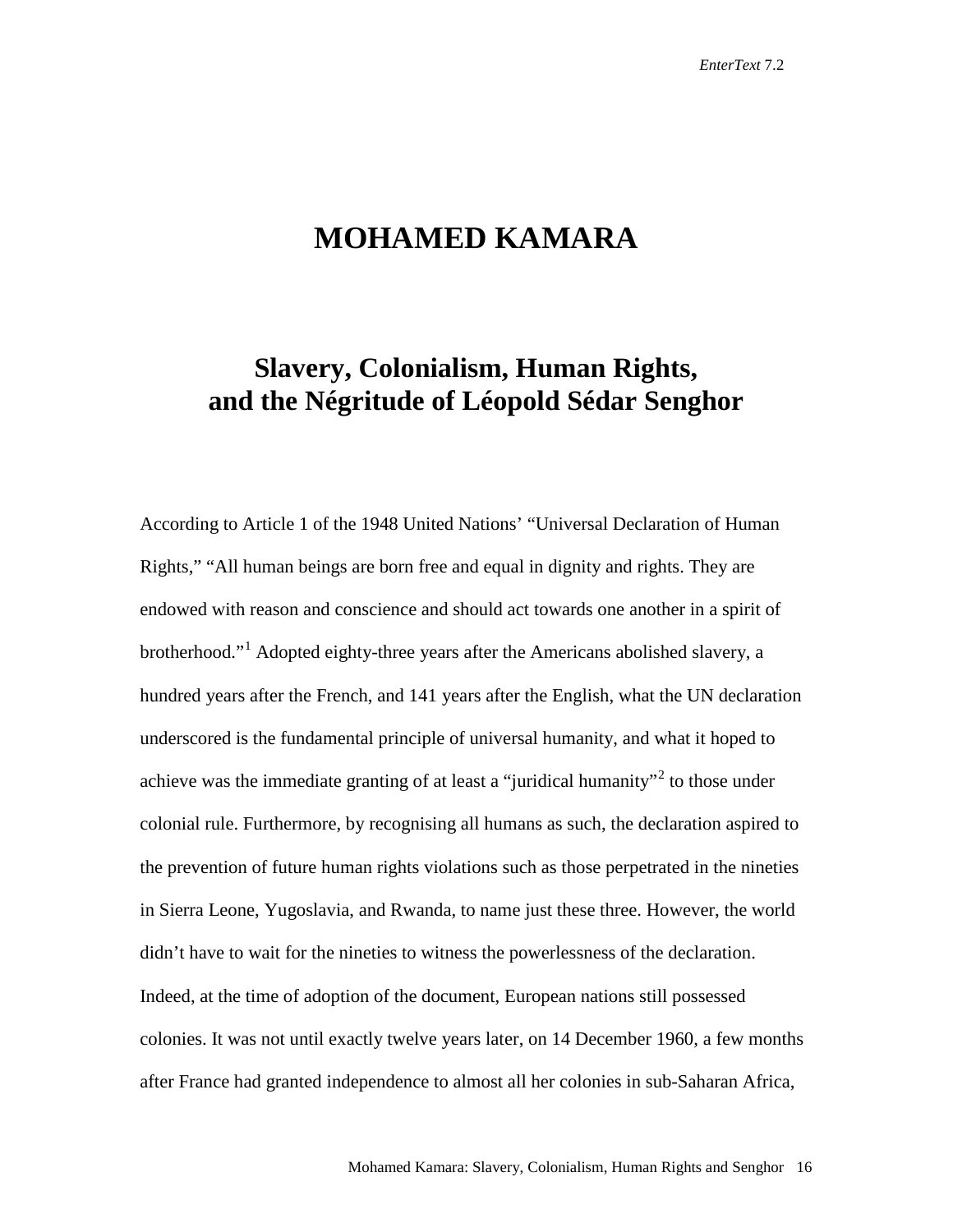that the same august body finally realised that colonisation was actually one of the agents of human rights violations it had so vehemently condemned in the earlier text. The document that came out of that realisation, "Declaration on the Granting of Independence to Colonial Countries and Peoples," defines colonialism as "[t]he subjection of peoples to alien subjugation, domination and exploitation.<sup>[3](#page-17-0)</sup> The declaration further asserts that such subjection "constitutes a denial of fundamental human rights," and that it "is contrary to the Charter of the United Nations and is an impediment to the promotion of world peace and co-operation."[4](#page-17-1)

In the first part of this essay, I will talk more generally about slavery and colonialism, as well as the relationship between them and human rights. I will then, in the second part, focus more specifically on Léopold Sédar Senghor's response to the atrocities perpetrated through the slave trade and colonialism. My discussion of Senghor will look at two areas: first, his illustration and critique of slavery and colonialism; and second, his plea for and promotion of a new kind of humanism that would complement, if not replace, the Renaissance and Enlightenment humanism that failed to prevent them.

The transatlantic or triangular slave trade was a highly codified practice. Each participating nation had its own sets of laws, rules, and regulations governing the status of the slave, the responsibility of the trader or owner, and the general conduct of the trade itself. A look at excerpts from the French *Code Noir* will suffice to illustrate the point. [5](#page-17-2) Joan DeJean, in her introduction to the American edition of Claire de Duras's 1823 novel, *Ourika*, [6](#page-17-3) notes that "[v]irtually from the beginning of its colonialist enterprise, France had instituted the most intricate official policy on race ever devised by a European nation" (ix). The *Code Noir* (the Black Code), decreed by Louis XIV in 1685, saw many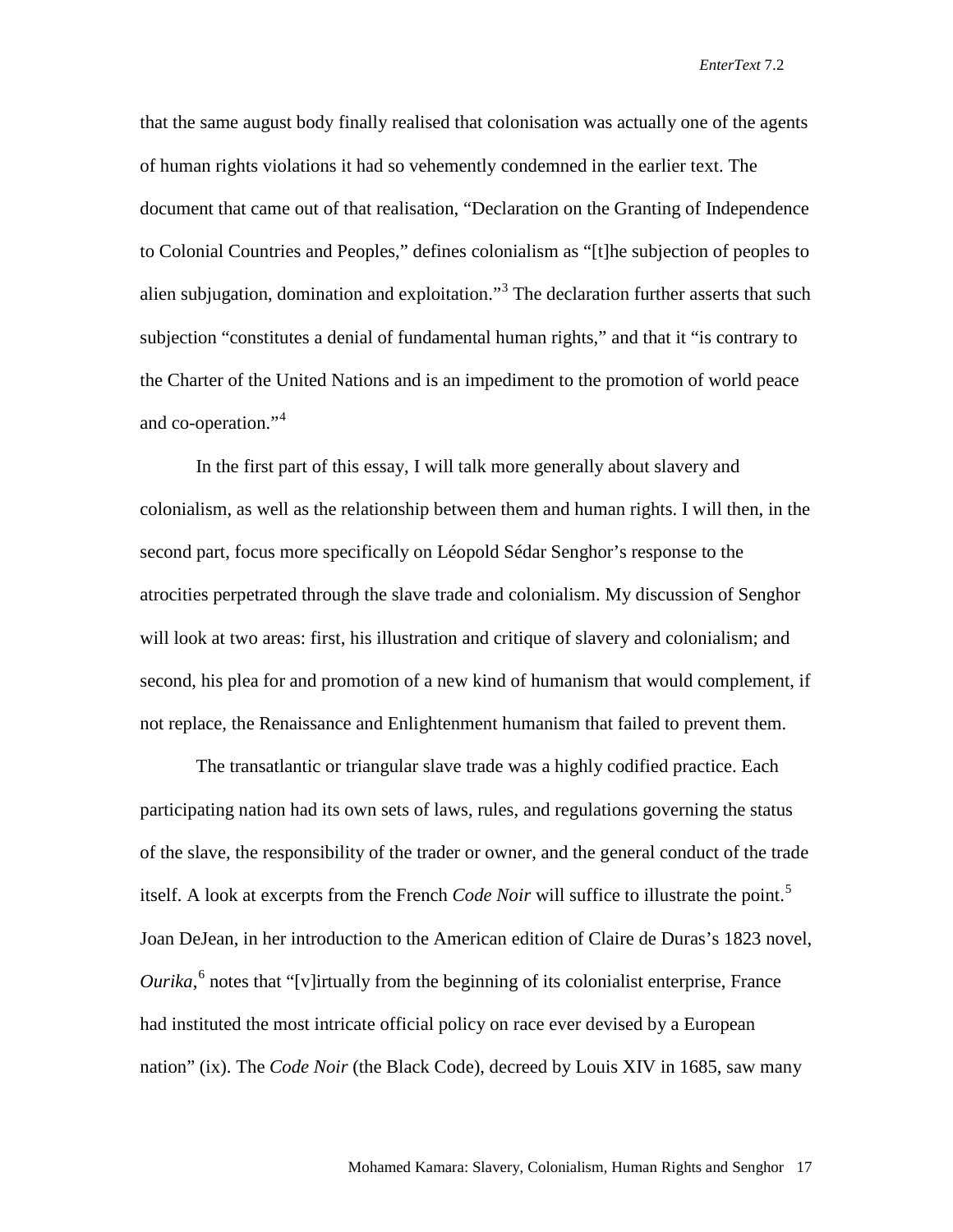revisions, but remained in full force until the dawn of the French Revolution in 1789. Under the Code, which also took care to ban all Jews from French island colonies, slaves had no rights save what responsibility the master had to feed and care for the sick and old. Article XXXIII states that "[t]he slave who has struck his master in the face or has drawn blood, or has similarly struck the wife of his master, his mistress, or their children, shall be punished by death....."<sup>[7](#page-18-0)</sup> One of the most revealing of the articles, as regards the degree of consideration accorded the humanity of the slave, is Article XXXVIII:

The fugitive slave who has been on the run for one month from the day his master reported him to the police, shall have his ears cut off and shall be branded with a *fleur de lys* on one shoulder. If he commits the same infraction for another month, again counting from the day he is reported, he shall have his hamstring cut and be branded with a *fleur de lys* on the other shoulder. The third time, he shall be put to death. [8](#page-18-1)

Article XLII of the code, for its part, throws light on the issue of what constitutes torture.<sup>[9](#page-18-2)</sup> As if beating, branding, cutting of hamstrings were not torture, the article selfrighteously forbids masters to torture their slaves, while, ironically, allowing them to inflict bodily harm on them:

The masters may also, when they believe that their slaves so deserve, chain them and have them beaten with rods or straps. They shall be forbidden however from torturing them or mutilating any limb, at the risk of having the slaves confiscated and having extraordinary charges brought against them.<sup>[10](#page-18-3)</sup>

Since the end of the trade, the question of reparations for slavery has been raised

often and again. The first attempt at reparations for slavery, the "forty acres and a mule"

plan by General William Sherman following the end of the Civil War, was quickly

aborted.<sup>[11](#page-18-4)</sup> In Britain, The Church of England, which owned slaves and plantations in the

Caribbean, seems to be the only body willing to give any serious thought to the idea of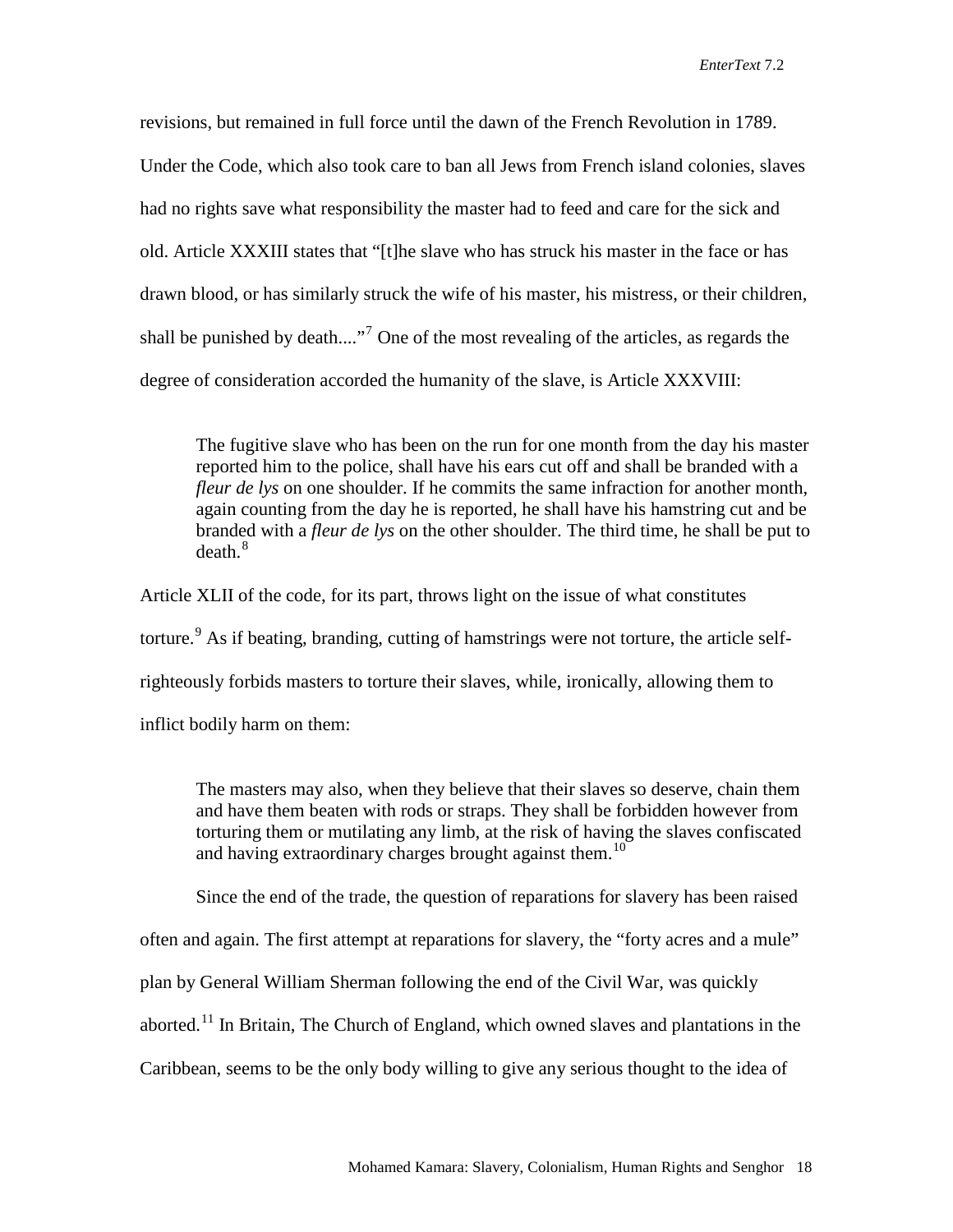reparations.<sup>[12](#page-18-5)</sup> The issue is far from being resolved. In 2001, Human Rights Watch offered its own contribution to the debate in a document titled "An Approach to Reparations:"

We begin with the premise that slavery, the slave trade, the most severe forms of racism associated with colonialism, and subsequent official racist practices such as Apartheid in South Africa or the Jim Crow laws in the United States are extraordinarily serious human rights violations. If committed today these would be crimes against humanity. $13$ 

One is left to infer from the above that, when they were committed, the "extraordinarily serious human rights violations" mentioned in the HRW statement were not "crimes against humanity." This raises some serious questions about criminality and legality, and their sometimes incompatibility with morality. What is crime? Are human rights violations not crimes against humanity regardless of whether they are committed before or after the promulgation of laws rendering them "illegal"?<sup>[14](#page-18-7)</sup>

Among northern hemisphere countries that took part in the slave trade, France on 10 May 2001 became the first and so far the only country to have officially accepted responsibility for its role in it as a nation.<sup>[15](#page-18-8)</sup> At a reception honouring the Slavery Remembrance Committee on January 30, 2007, the then French President, Jacques Chirac, described the trade as an "indelible stain on history." Unlike Human Rights Watch, Chirac did not hesitate to refer to slavery as a "crime against humanity."<sup>[16](#page-18-9)</sup>

While it may be different from slavery in name and in execution, colonialism is not different from it from the point of view of human rights. In many respects, colonialism was a natural continuation of the slave trade, if not the condition of slavery's end.<sup>[17](#page-18-10)</sup> One thing in particular linked slavery and colonialism, and that is, the theoretical apparatuses used to justify their existence. Talking about the putative connections between slavery and racism on the one hand, and between racism and theory on the other,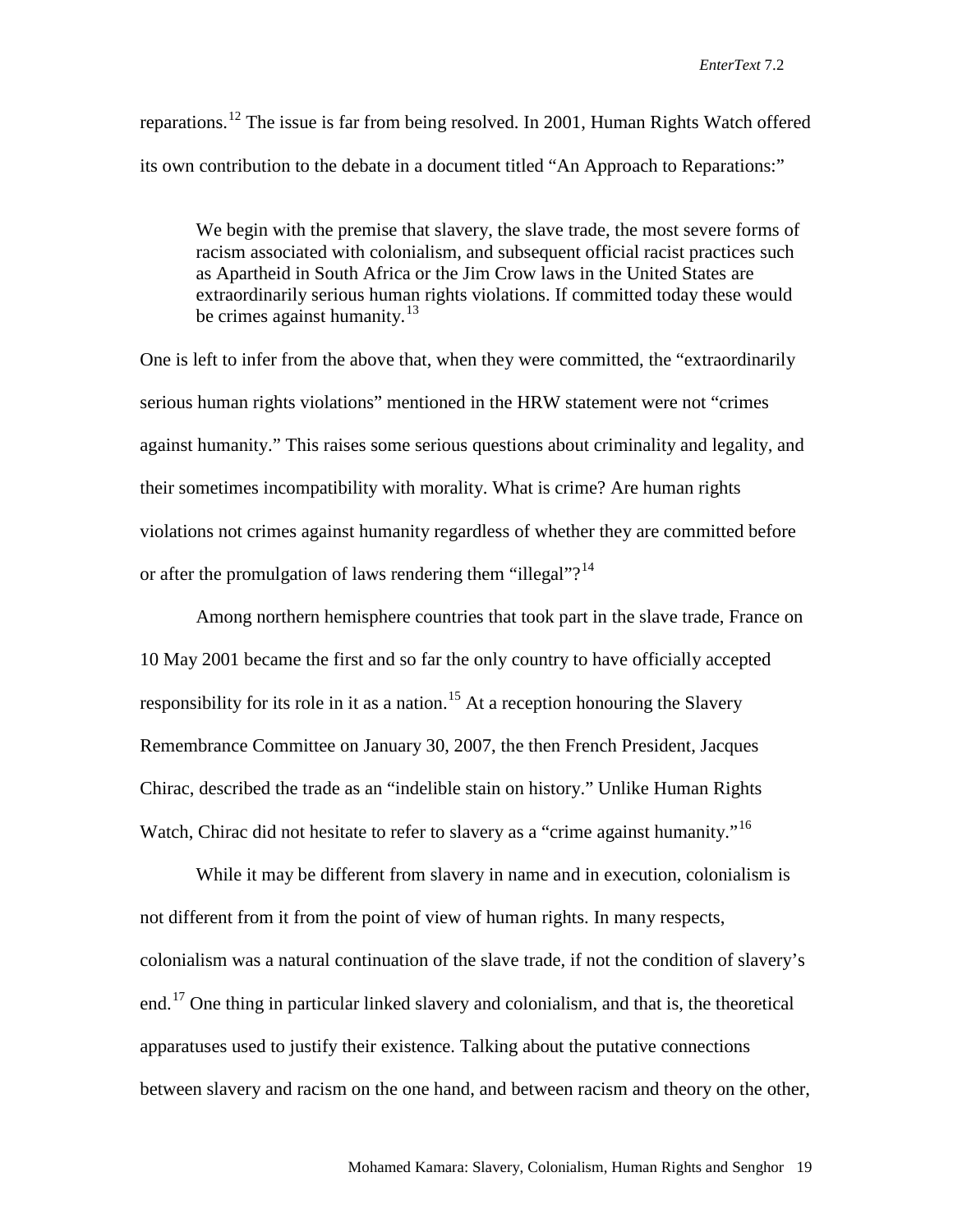president Chirac, in the same speech mentioned above, noted: "Slavery fuelled racism. It was when attempting to justify the unjustifiable that people constructed racist theories, i.e. the revolting assertion of the existence of 'races' which were intrinsically inferior to others."[18](#page-18-11) A student of European history and the Enlightenment, Chirac knew what he was talking about.

In nineteenth-century France, theories on racial differences were quite fashionable. For example, Gustave Le Bon, French social psychologist best known for his work on crowd psychology, *La psychologie des foules* (1895), wrote in an earlier work, *Les lois psychologiques de l'évolution des peuples* (1894), that each race was distinguished by what he called its *constitution mentale*. According to Le Bon, the mental constitution of a people is what determines how they think and act, what they can or cannot learn, what sort of civilisation they are capable of building.<sup>[19](#page-18-12)</sup> He went on to use his research to conclude that the black race, being of an inferior mental capacity, deserved no more than an elementary education.<sup>[20](#page-18-13)</sup> For his part, Ernest Renan, another of France's renowned humanists writing almost contemporaneously with Le Bon, observed in his 1871 book, *La Réforme intellectuelle et morale*, that

The regeneration of the inferior or degenerate races by the superior races is part of the providential order of things for humanity. With us, the common man is nearly always a déclassé nobleman; his heavy hand is better suited to handling the sword than the menial tool. Rather than work, he chooses to fight, that is, he returns to his first estate.... Pour forth this all-consuming activity onto countries which, like China, are crying for foreign conquest.... Nature has made a race of workers, the Chinese race, who have wonderful manual dexterity and almost no sense of honor; govern them with justice, levying from them, in return for the blessing of such a government, an ample allowance for the conquering race, and they will be satisfied; a race of tillers of the soil, the Negro; treat him with kindness and humanity, and all will be as it should;.... Let each one do what he is made for, and all will be well. [21](#page-18-14)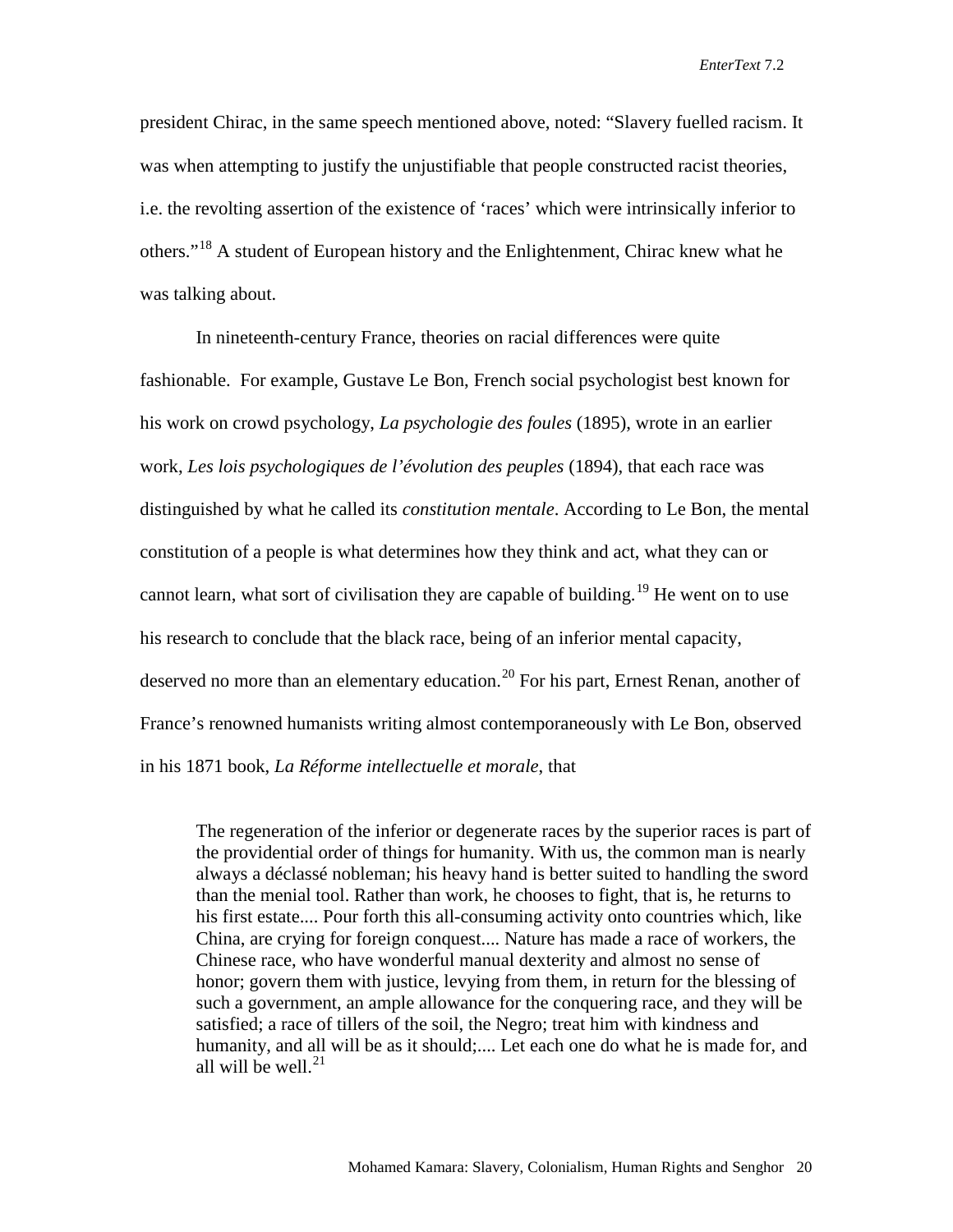Theoretical assertions such as were made by Le Bon and Renan were then used not only to justify slavery but also to condone or even actively encourage post-slavery atrocities like colonialism and Apartheid. It is no surprise, therefore, that Ernest Renan would directly and explicitly urge France to go out and colonise so-called inferior peoples as a way of boosting the nation's prestige at home and abroad:

La colonisation en grand est une nécessité politique tout à fait de premier ordre. Une nation qui ne colonise pas est irrévocablement vouée au socialisme, à la guerre du riche et du pauvre. La conquête d'un pays de race inférieure par une race supérieure, qui s'y établit pour le gouverner, n'a rien de choquant. L'Angleterre pratique ce genre de colonisation dans l'Inde, au grand avantage de l'Inde, de l'humanité en général, et à son propre avantage.  $2^2$ 

[On the whole, colonisation is a political necessity of the utmost importance. A nation that does not colonise is irrevocably doomed to socialism, to the war between rich and poor. There is nothing appalling about the conquest of a land of inferior race by a superior race which settles there to govern it. England practises this kind of colonisation in India to the great benefit of India, of humanity in general, and to her own benefit.]

Indeed, as the African scholar Simon Gikandi points out, "it is impossible to think about instances of evil, all the way from African slavery to the Jewish genocide, that were not underwritten by a theoretical apparatus." $^{23}$  $^{23}$  $^{23}$ 

In general, colonisation was packaged and sold to the citizens of the colonising nations as well as to the colonised subjects as a divinely sanctioned undertaking (*une mission civilisatrice*, as the French called it) that sought to eliminate ignorance, superstition and disease, to bring progress and the light of God to the heathen savages of the rest of the world.<sup>[24](#page-18-17)</sup> It was the confidence bestowed by this self-delegated mission of altruism, backed by an unequivocal superiority complex, that gave colonialists like George Nathaniel Curzon, viceroy of India from 1898 to 1905, the tranquillity of mind to stand at the Birmingham Town Hall in 1907 and proclaim: "wherever the Empire has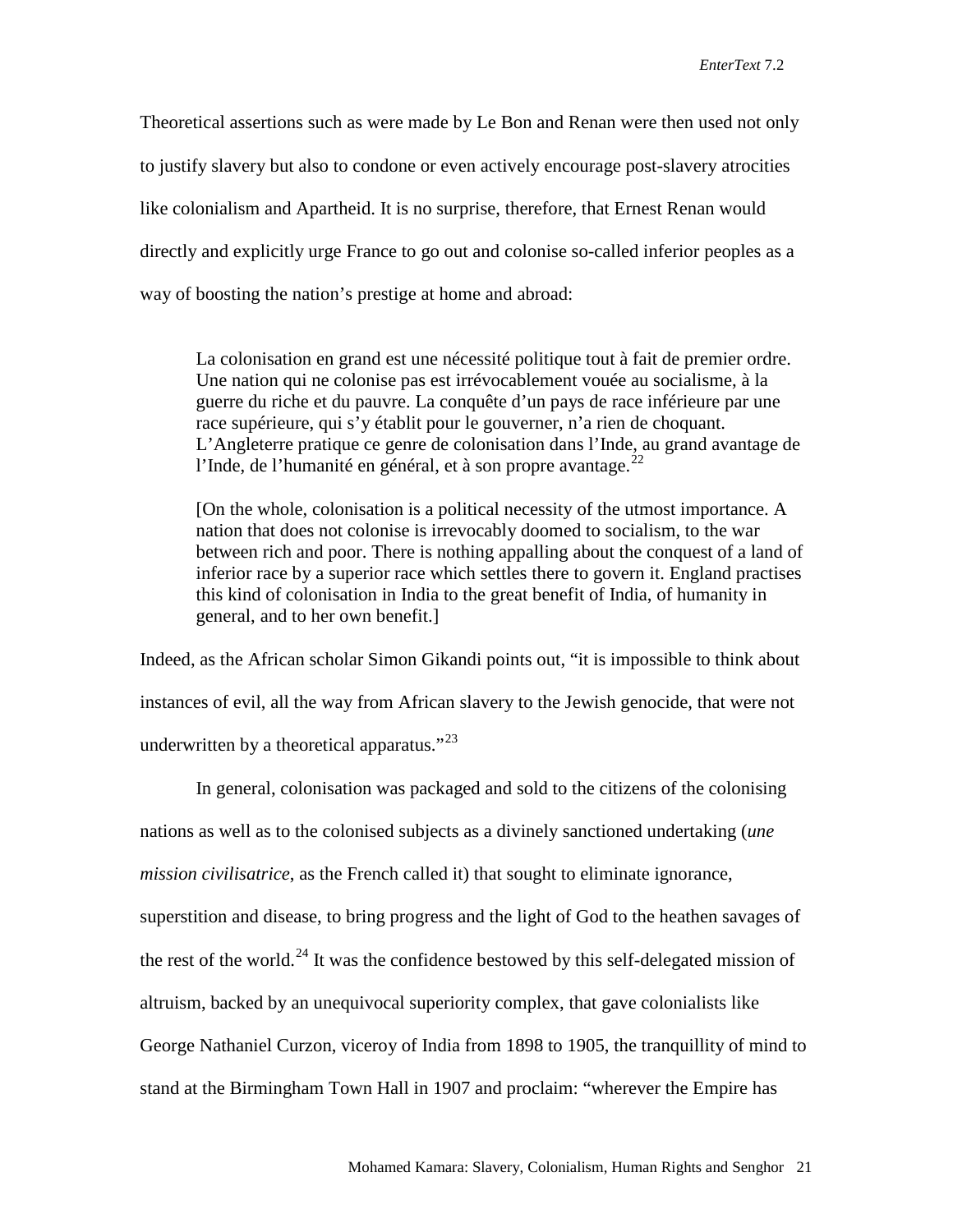extended its borders ... there misery and oppression, anarchy and destitution, superstition and bigotry, have tended to disappear, and have been replaced by peace, justice, prosperity, humanity, and freedom of thought, speech, and action.....<sup>[25](#page-18-18)</sup> To be sure, slavery and colonialism, wherever and whenever they may take place, naturally create an environment for the use, misuse, and abuse of the humanity of the enslaved and colonised.

As if in response to Lord Curzon's celebration of the virtues of empire, Aimé Césaire, writing some forty-eight years later in 1955 on the same subject, spoke of the inevitability of human rights violations in colonial situations. "Between colonizer and colonized," the co-founder of Négritude noted, "there is room only for forced labor, intimidation, pressure, the police, taxation, theft, rape, compulsory crops, contempt, mistrust, arrogance, self-complacency, swinishness, brainless élites, degraded masses." [26](#page-18-19) However, with the passage of time, and through the efforts of people—including the victims themselves—who believe that humanity is not "a status to be recognized and conferred, or seized and taken away"<sup>[27](#page-18-20)</sup> according to anyone's whim and caprice, but a divine right earned at birth, this denial or suspension of humanity may change into a forced or grudging acceptance of the humanity of the enslaved or colonised. Not unlike many other black intellectuals interrogating the subject of Europe's contact with Africa, Léopold Senghor was deeply conscious of and disturbed by the evils of colonialism and the preceding Atlantic slave trade. In his poems and other writings, he provides a disquieting inventory of the wrongs committed upon Africa and the black race through the two practices.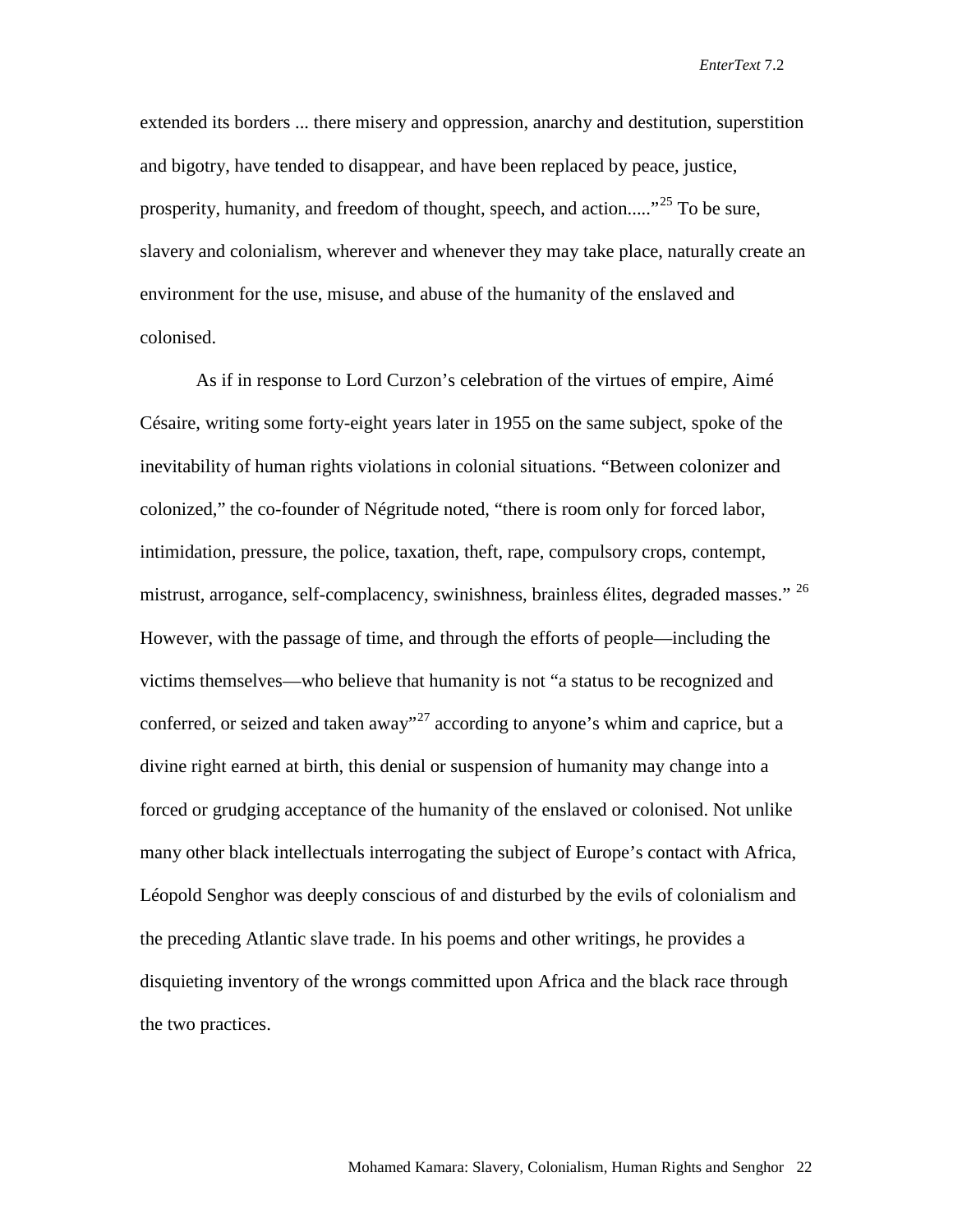Born into a large and wealthy family in coastal Senegal in 1906, Senghor was, at age seven, forcibly removed by his father from what he called the *Royaume d'Enfance* (or the Kingdom of Childhood) and placed in the French colonial school where he was taught that his "real" ancestors were the "Gaulois." Later on in France, where he had arrived in 1928 for further studies at the prestigious Lycée Louis-Le-Grand, Senghor met, among many others, Antillean students such as Aimé Césaire and Léon-Gontran Damas, and African-American intellectuals like W. E. B. Dubois and Langston Hughes. He helped found the cultural and literary movement, Négritude, which he defined as "the sum total of the cultural values of the black world," and of which he remained until his death the "principal theoretician and 'apostle."<sup>[28](#page-18-21)</sup> After a long life of service to France and Senegal (as president of Senegal from 1960 to 1981), Senghor died in 2001.

Senghor's first volume of poetry, *Chants d'ombre* [*Shadow Songs*], came out at the end of the war in 1945. The poems in this volume "deal with the themes of exile, the poet's feeling of estrangement in France, and his quest for the Kingdom of Childhood, as well as his affirmation of his black cultural identity."<sup>[29](#page-18-22)</sup> In 1948, Senghor published the *Anthologie de la nouvelle poésie nègre et malgache* [*Anthology of New Black and Madagascan Poetry*]. Prefaced by Jean-Paul Sartre, the anthology was a landmark book as it represented the first significant introduction of black poets to the reading public of the day. That same year, his second volume of poems, *Hosties noires* [*Black Hosts*] came out. The Second World War, its impact on Africa, the so-called superior European civilisation that caused it, as well as Senghor's clarion call for a new humanism founded on love, peace, and reconciliation, are some of the major concerns addressed in *Hosties noires*. [30](#page-18-23)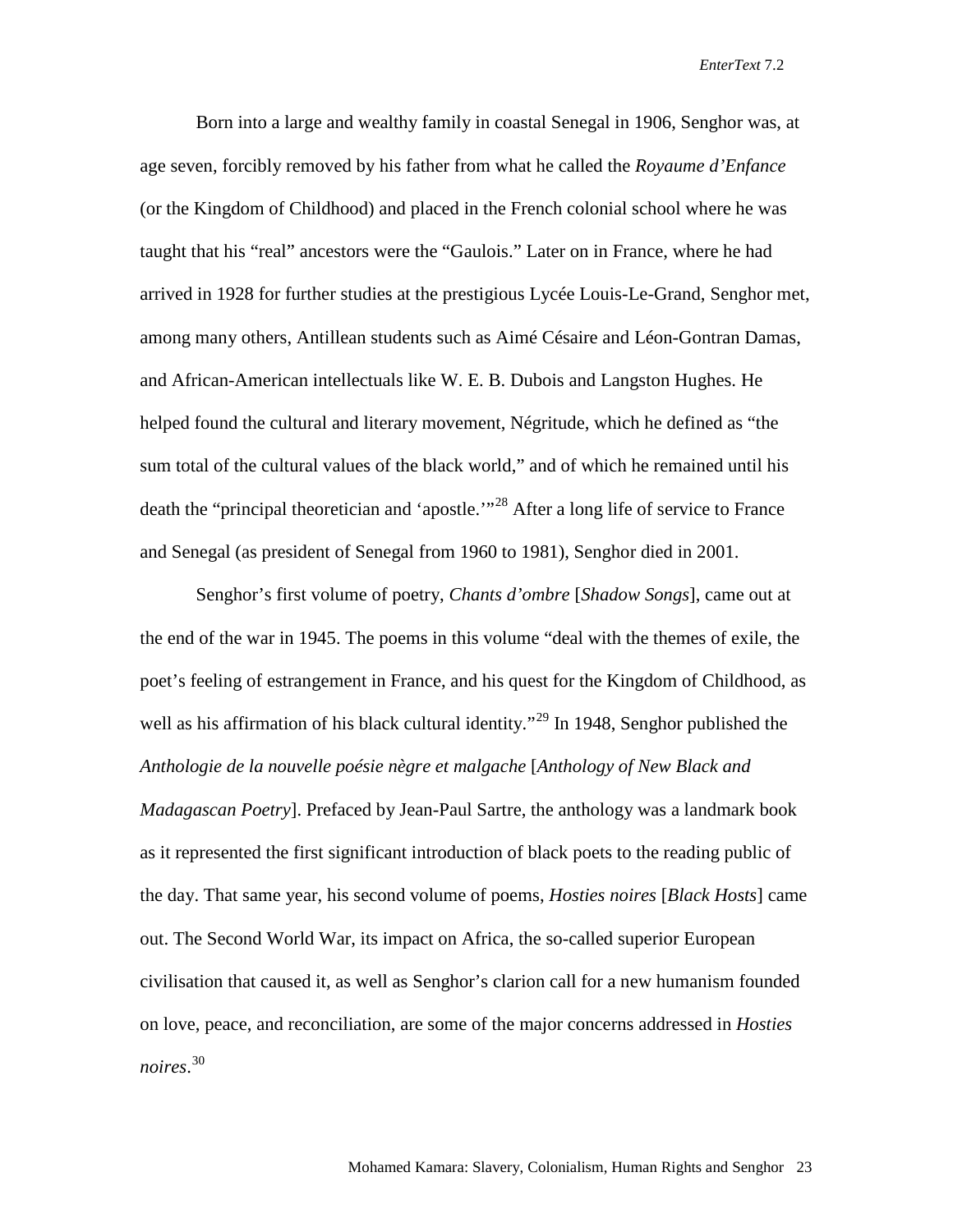The majority of Senghor's poems in *Hosties noires* deal with the encounter, through slavery and colonisation, between Africa and Europe as well as the catastrophic impact of that encounter on black peoples, their cultures and civilisations. It is also through some of the poems in this collection that Senghor begins seriously to elucidate his vision of a new world order governed by a praxis of love, mutual respect, dialogue, and eventual reconciliation and international cooperation. I have singled out one poem in particular, "Prayer for Peace," because of its breadth and depth of coverage. The poem is a maelstrom of emotions, ranging from anger to calls for peace, forgiveness, brotherhood, and even forgetting:

Lord Jesus—... I know that my brother's blood....  $\mathcal{N}$ ... is the spring libation / The Great Tax Collectors have used for seventy years / To fatten the Empire's lands / ... / ... / Crucified Africa, / ... / ... crucified for four hundred years... /…/ White Europe / ... for four centuries of Enlightenment / She has thrown her spit and her baying dogs on my / lands / And Christians, renouncing Your light and Your gentle heart / Have lighted their camps with my parchments, / And their cannons blasted through the loins of empires / … / … / And they have burned intangible forests like hunting / grounds, / Dragging out ancestors and spirits by their peaceful beards. / And they have turned their mystery into Sunday / entertainment / For the sleepwalking bourgeois. $31$ 

In the foregoing, in addition to the critique of Enlightenment humanism to which I shall return in a moment, Senghor eloquently unveils the greed, heartlessness, and hypocrisy that framed the contact between Europe and Africa. Here, Africa comes across as the hapless lamb sacrificed on the altar of Europe's will to modernity, disposable objects in the bourgeois project of European economic expansion.

The human being, says Immanuel Kant in his *Groundwork of the Metaphysics of* 

*Morals*, is not a means to an end, but the end itself of existence: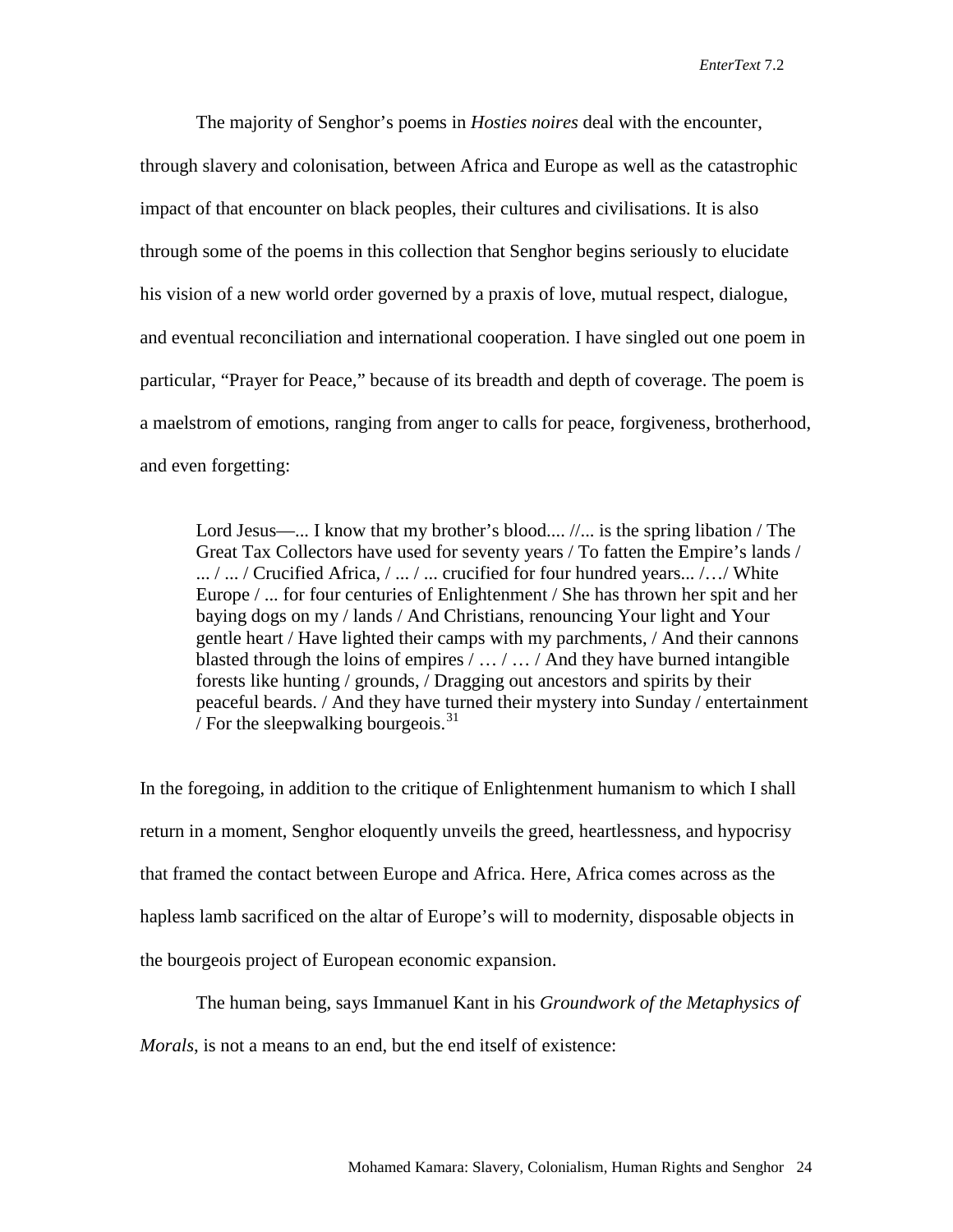Now, I say that the human being, and in general every rational being, *does exist* as an end in himself, *not merely as a means* to be used by this or that will as it pleases. In all his actions, whether they are directed to himself or to other rational beings, a human being must always be viewed *at the same time as an end*. [32](#page-18-24)

What we see in the slave trade and in certain practices of colonisation is the instrumentalisation of the human being. Césaire captures the essence of this reality in the colonial enterprise when he observes that during colonisation there was no

...human contact, but relations of domination and submission which turn the colonizing man into a classroom monitor, an army sergeant, a prison guard, a slave driver, and the indigenous man into an instrument of production. [...] ...: *colonisation* = *thingification.* [33](#page-18-25)

The fact that both the Atlantic slave trade and colonisation took place or continued when they did, led many observers and commentators to criticise what Domna C. Stanton has called the "blind spots and dramatic failures" of Enlightenment humanism.<sup>[34](#page-18-26)</sup> Aimé Césaire called it "pseudo-humanism" for having "a narrow and fragmentary, incomplete and biased and, all things considered, sordidly racist" conception of human rights.<sup>[35](#page-18-4)</sup> In his famous July 1852 address, "What to the Slave Is the Fourth of July?" Frederick Douglass pointed to the contradictions inherent in ideals of freedom, liberty, and equality on which the American republic was founded:

To drag a man in fetters into the grand illuminated temple of liberty, and call upon him to join you in joyous anthems, were inhuman mockery and sacrilegious irony.... To him, your celebration is a sham; ... your denunciations of tyrants, brass-fronted impudence; your shouts of liberty and equality, hollow mockery....<sup>[36](#page-18-27)</sup>

According to Tzvetan Todorov, "[t]he humanists of the Renaissance and of the eighteenth century saw themselves as universalists, whereas in reality their horizon ended at the edges of Europe."[37](#page-18-28) For Claude Lévi-Strauss, European humanism as it manifested itself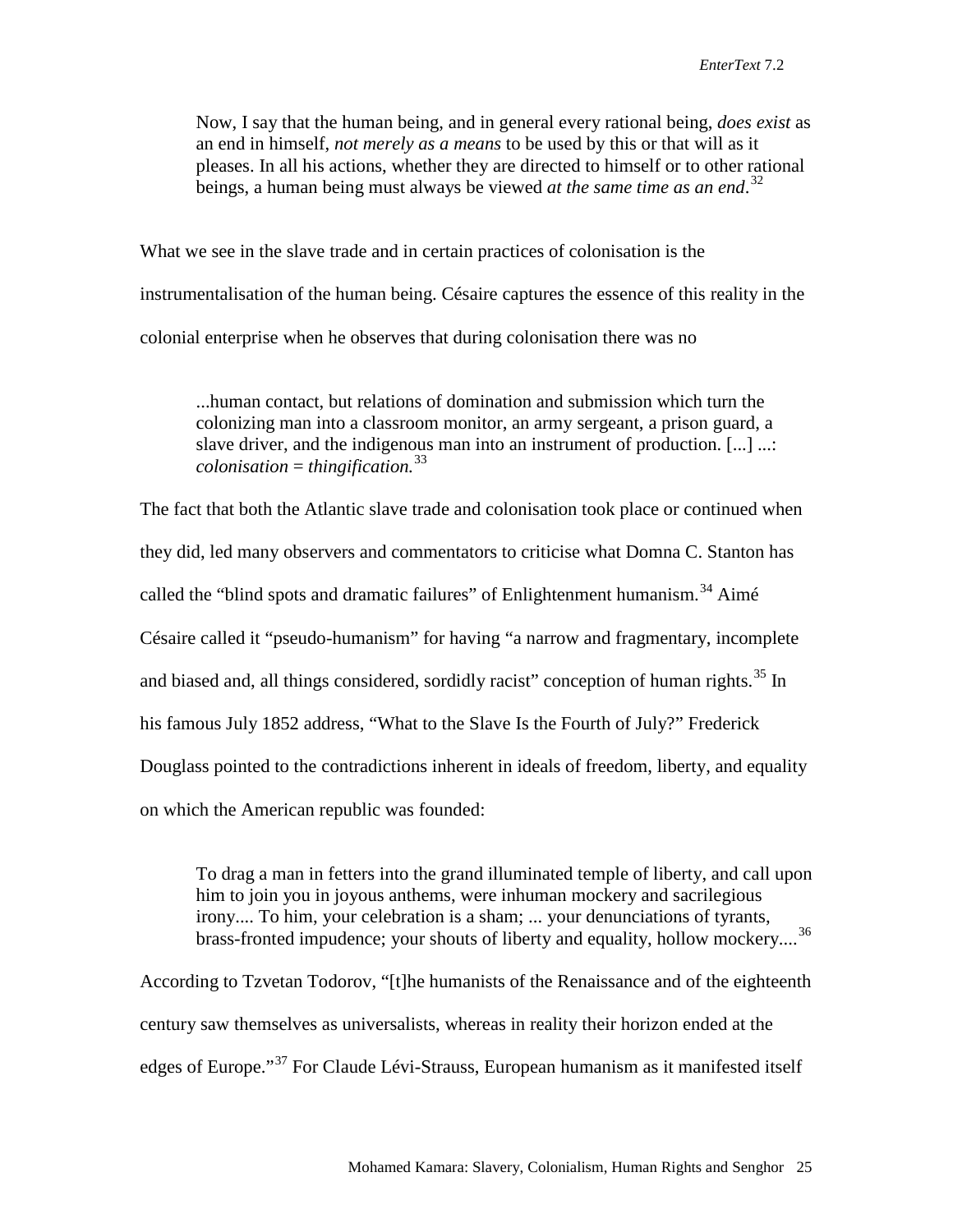over the last two centuries is more insidious than that. He argues that "[a]ll the tragedies we have lived through, first with colonialism, then with fascism, finally the concentration camps" were "not in opposition to or in contradiction with so-called humanism in the form in which we have been practicing it for several centuries, but I would say almost as its natural continuation."<sup>[38](#page-18-29)</sup>

Senghor did not reject European humanisms in their entirety. His Négritude was not simply a reaction to Eurocentricism; it was also a world view and praxis that was influenced by, and borrowed significantly from, European humanist thought and practice. A necessary stage on the road to a new planetary humanist discourse, Senghor's Négritude was a theory of difference to counter all the theories of difference that for centuries "denigrated" black people all over the world. Unlike race theories to which he was responding, his insistence on the specific identity of his race was not intended to negate difference, excluding other races from the site of identity with the purpose of isolating them for discrimination and possible elimination—"Il y a différence, qui n'est pas infériorité ni antagonisme [There is difference that means neither inferiority nor antagonism]."[39](#page-18-7) Furthermore, Senghor's Négritude did not stagnate in the discursive realm of difference; rather, it evolved to become a more encompassing humanist discourse, one that is more morally universal than it is self-consciously (and aggressively) universalising. The debt his Négritude owes to European humanist discourses is seen in his use of the idea of the *Civilisation de l'Universel*.

The notion was borrowed from French Jesuit priest, palaeontologist, and philosopher, Pierre Teilhard de Chardin (1881-1955).<sup>[40](#page-18-30)</sup> The Civilisation of the Universal, which Senghor describes as the "symbiose de toutes les civilisations différentes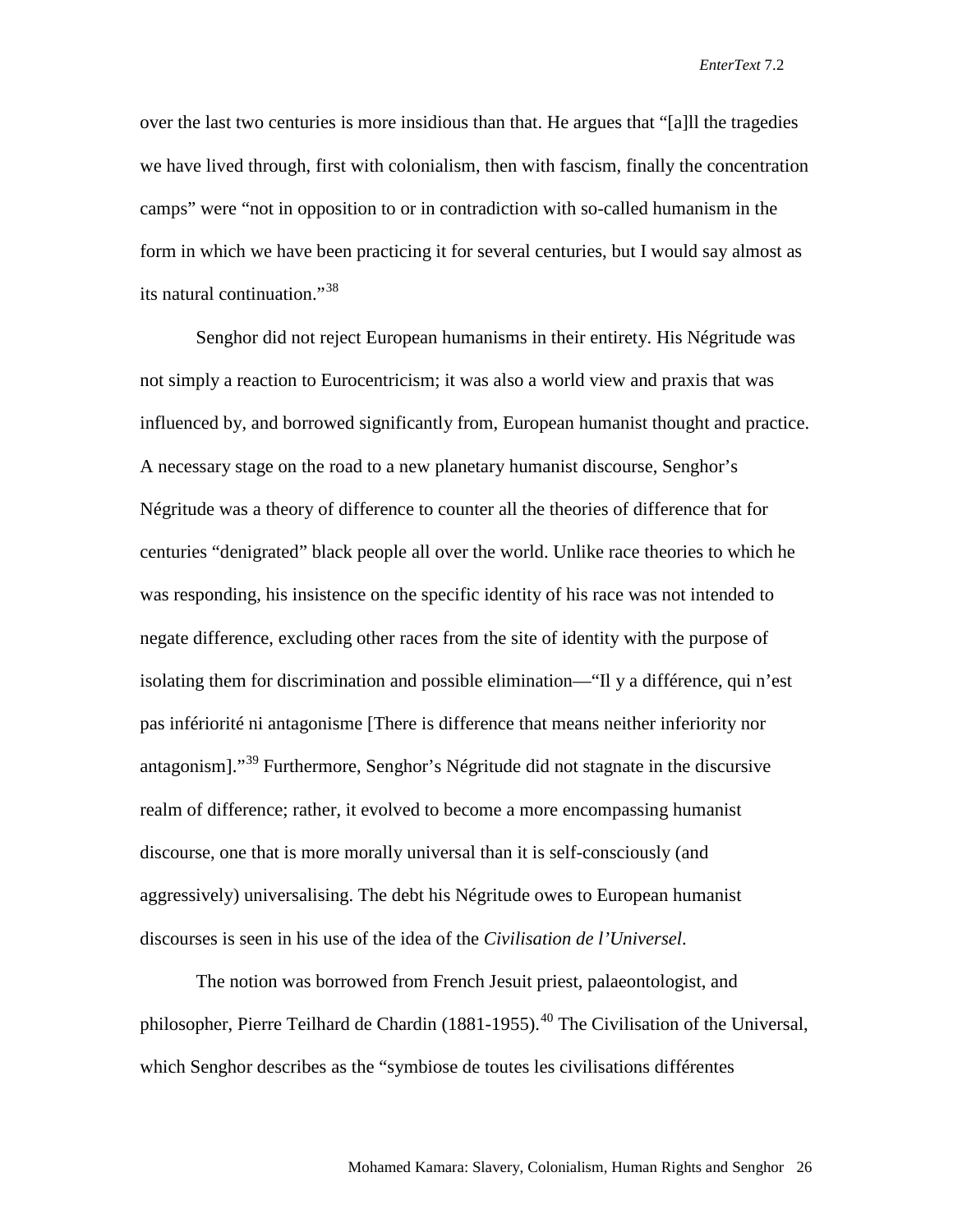[symbiosis of all the different civilisations],  $\cdot$ <sup>[41](#page-18-9)</sup> is the search for equilibrium, a shared idea and a common reason for living. It is the acceptance of the complementarity and interdependence of telluric forces. According to de Chardin human differences, physical and otherwise, represent only a phase in the inexorable planetary march to what he calls the "Omega point" where the civilisation of the Universal will find its efflorescence. In de Chardin's understanding of human existence, the very "spherical geometry of the earth" reflects "the psychic curvature of mind...,"<sup>[42](#page-18-31)</sup> hence the potential for eventual universal human convergence:

...just as it happens on a sphere, where the meridians spring apart as they separate from one pole only to join again at the opposite, this divergence gives way and becomes subordinate to a movement of convergence, where races, peoples, and nations consolidate and complete one another by mutual fertilization.<sup>[43](#page-18-32)</sup>

So, for Teilhard, the natural tendency of the cosmos is unification of all planetary forces, and the violence that has always plagued humankind is a reflection of man's artificial attempts to move against the forces of "human planetization."[44](#page-18-11) De Chardin reminds us that "[w]e have reached a crossroads in human evolution where the only road which leads forward is towards a common passion."[45](#page-18-15) He warns that "[t]o continue to place our hopes in a social order achieved by external violence would simply amount to our giving up all hope of carrying the Spirit of the Earth to its limits."<sup>[46](#page-18-16)</sup>

Much like race and cultural *métissage,* or cross-fertilisation, of which the younger Senghor was an avid proponent, the Civilisation of the Universal, for Senghor, is not a melting-pot where race and cultural differences are dissolved and disappear; it is rather the meeting place of giving and receiving where empathy and mutual respect, not simply tolerance, determine and govern the terms of interaction. All races contribute to the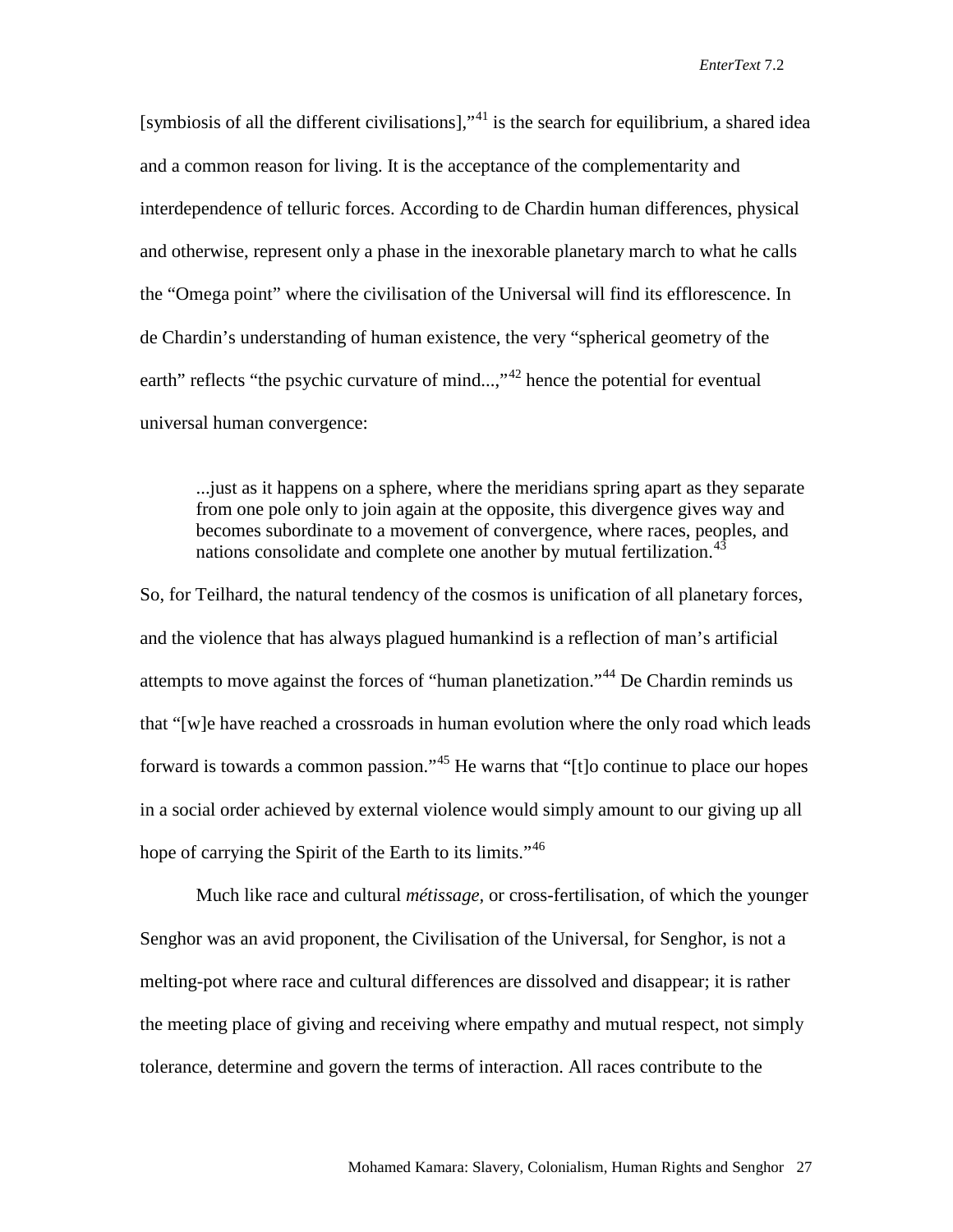construction of the Civilisation of the Universal. Each must keep their specificity as they come to the rendezvous, otherwise there will be domination rather than mutual fertilization.<sup>[47](#page-18-33)</sup> The appeal of the Civilisation of the Universal resides not so much in the actualisation of the dream of human coalescence as in the realisation that we must sustain the dialogue of races and cultures, lest we sink back into the illusory comfort of our provincial dominions.

In his *Pedagogy of the Oppressed*, the late Brazilian educator, Paulo Freire, characterises dehumanisation as a double-edged sword "which marks not only those whose humanity has been stolen, but also... those who have stolen it."<sup>[48](#page-18-20)</sup> Talking about the consequent struggle for humanisation, Freire cautions that "[i]n order for this struggle to have meaning, the oppressed must not, in seeking to regain their humanity…, become in turn oppressors of the oppressors, but rather restorers of the humanity of both."<sup>[49](#page-18-22)</sup> Even as he recognised the value of remembering abuses suffered, Senghor was keenly aware of the danger latent in dwelling solely upon the feelings such remembrances may elicit. He realised that no progress, local or global, would ever be achieved in the absence of mercy and forgiveness for wrongs suffered, in the absence of true dialogue and reconciliation. In the same poem in which he catalogues and accuses France and Europe of human rights abuses against his people, he intercedes for them with the Lord:

Lord, forgive those who turned ... my people / Into a race of the working class.... / ... Lord God, forgive white Europe! / …. / For you must forget those who exported ten million / Of my sons in the leprous holds of their ships / That killed two hundred million more....<sup>[50](#page-18-23)</sup>

Throughout his life, Senghor sought to promote what the Nigerian Nobel laureate Wole Soyinka has called a "philosophy of conciliation."<sup>[51](#page-18-34)</sup> This philosophy was inspired by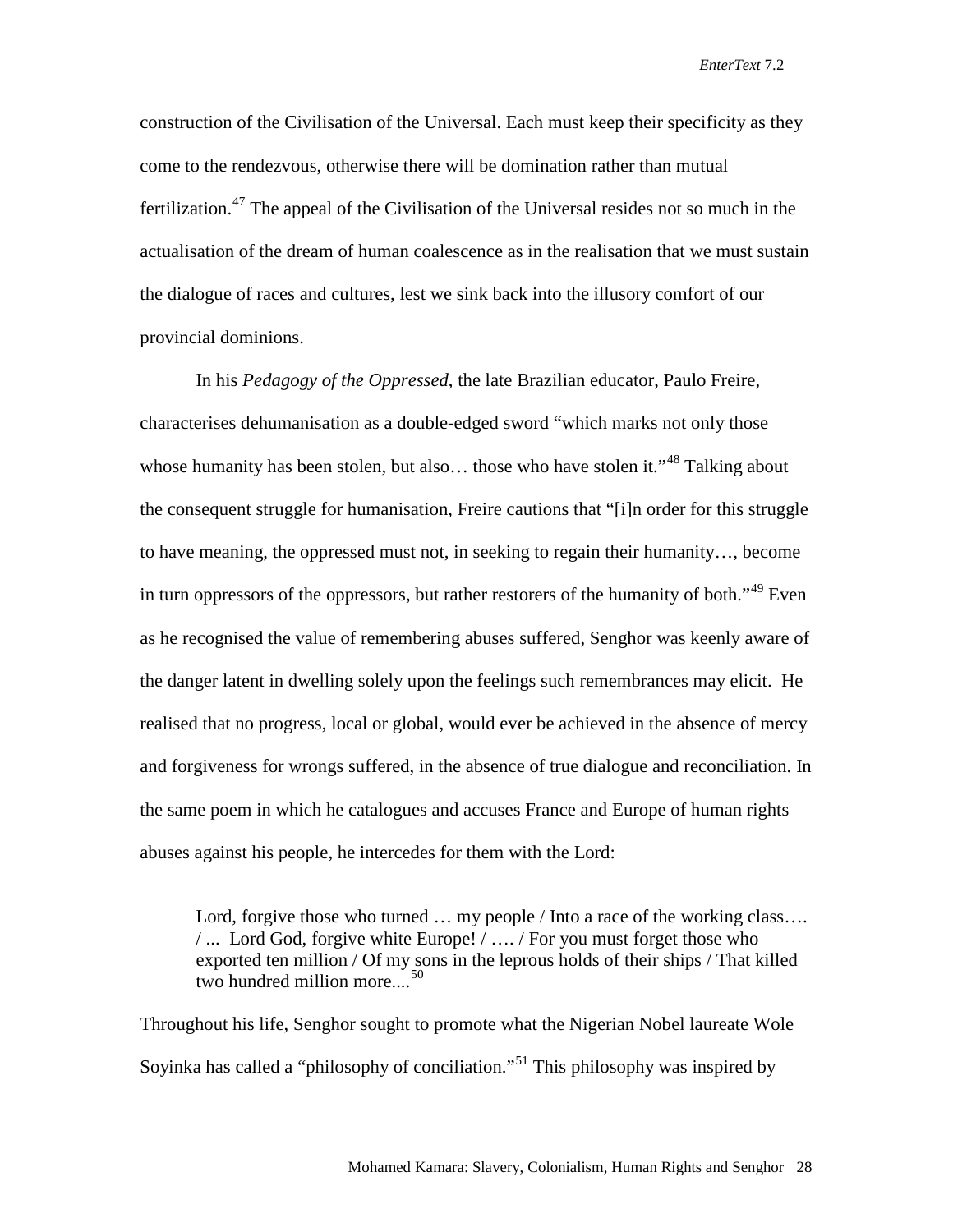what Senghor regarded as the virtues of black culture and civilisation that guided much of his own efforts in the decolonisation process in Francophone Africa: "It is through these virtues of negritude that decolonization has been accomplished without too much bloodshed or hatred and that a positive form of cooperation based on 'dialogue and reciprocity' has been established between former colonizers and colonized."<sup>[52](#page-18-0)</sup> Senghor's contribution, then, to the Civilisation of the Universal can be seen in his unequivocal faith in active dialogue and exchange with others.

The model for Senghor's pan-humanism "that makes the uncharitable its first beneficiary<sup>55</sup> is the poet's relationship with France. Among all nations of Europe, he singles out France for special treatment by the Lord:

And I want to pray especially for France. / Lord, among white nations, place France at the Father's / right hand. / Oh, I know she, too, is Europe, that she has snatched my / children / Like a cattle-rustling brigand from the north / To fatten her lands with sugarcane and cotton, /…/ Yes, Lord, forgive France. / That has turned my Mesopotamia and my Congo / Into a vast cemetery under the white  $\sin^{54}$  $\sin^{54}$  $\sin^{54}$ 

This is hardly surprising, considering that the cornerstone of Senghor's pan-humanism is unconditional love ("My empire is that of love..."<sup>55</sup>), nourished not only by the capacity to forgive, but also and especially by a willingness to sacrifice oneself for the sake of greater peace and harmony.

Not only does Senghor ask for divine forgiveness of France's sins, he also prays for what amounts to voluntary amnesia on his part:

And now the serpent of hatred rears its head in my heart,/ The serpent I thought was dead... / ... / Kill it, Lord, for I must continue on my journey, / ... / Oh, Lord, take from my memory France that is not France, / This mask of meanness and hate on the face of France  $/$ ... / For I have a great weakness for France.<sup>[56](#page-18-26)</sup>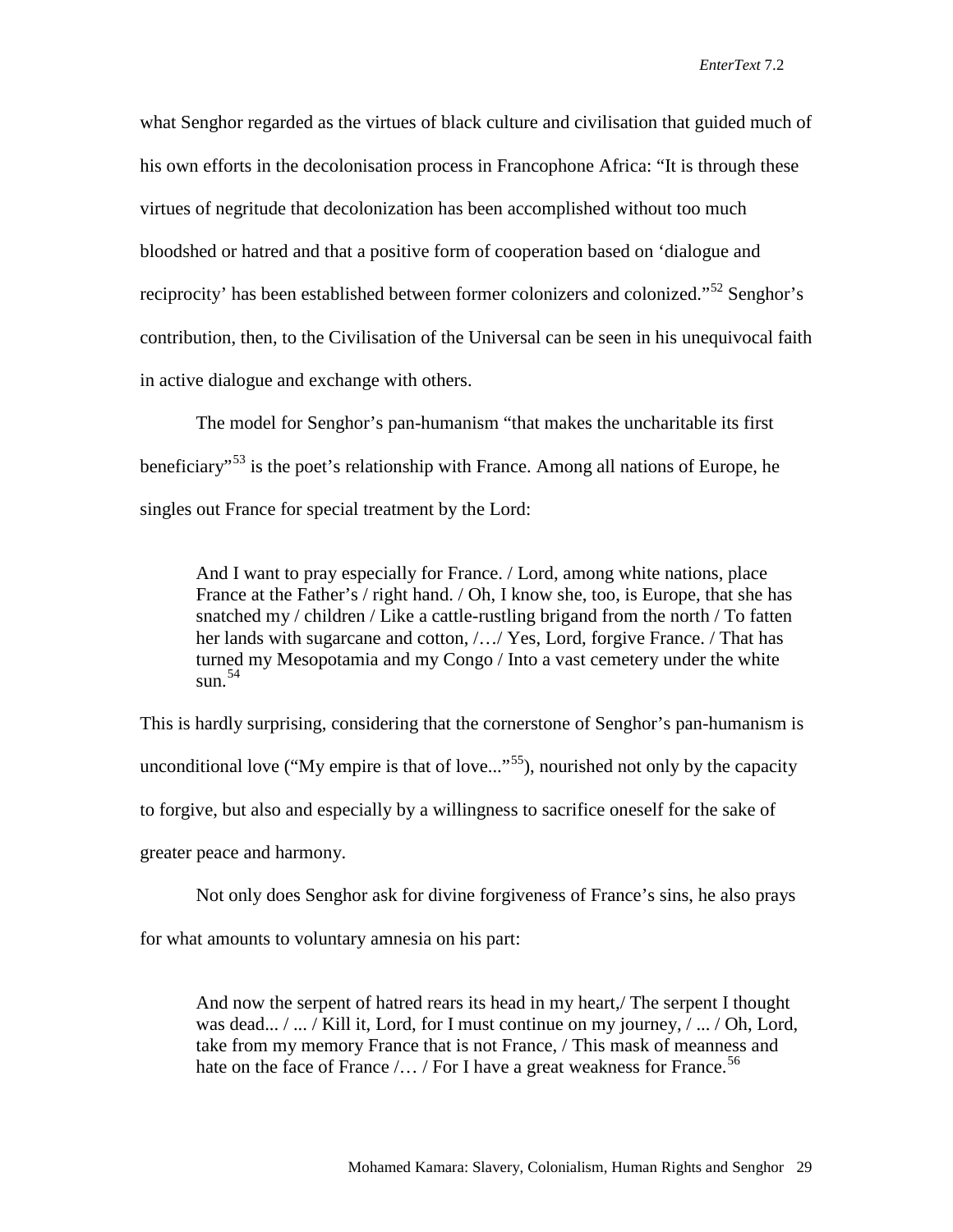In his struggle to understand Senghor's "quality of mercy,"<sup>[57](#page-18-3)</sup> and love for France, Soyinka finds no explanation other than the fact that "France is exceptionally blessed simply from the privilege of being itself."<sup>[58](#page-18-4)</sup> Senghor understood that the choice between acrimony and forgiveness is the difference between enduring love and the vicious cycle of violence.<sup>[59](#page-18-27)</sup> Soyinka suggests that Senghor's philosophy of conciliation "may be regarded as a precursor of South Africa's seemingly miraculous resolution of a potentially destructive conflict."[60](#page-18-28) The decision to set up the Truth and Reconciliation Commission on the morrow of Apartheid's collapse in South Africa is a clear example of how the spirit of love, forgiveness, and dialogue—all virtues of Senghor's humanism can begin to help heal a nation cleaved asunder by long years of racial animosity.

In 1980, the year he announced his resignation as president of Senegal in the middle of his fourth term of office (before Senghor, no African head of state had ever willingly resigned from office), Senghor wrote the preface to a book on the New International Economic Order by the International Progress Association (IPO). The preface crystallises his lifelong work as a poet, statesman, cultural theoretician, and humanist. In that preface, Senghor wrote:

Le nouvel ordre ne saurait être bâti sur une vision hégémoniste du monde, qui ferait, de la société occidentale ou de l'univers communiste,  $61$  le modèle à imiter. Ce n'est ni souhaitable, ni possible. Il s'agit de reconnaître à l'Autre le *droit à la différence*, c'est-à-dire le droit de penser, d'agir et de vivre par lui-même et pour lui-même…. C'est le *dialogue des cultures*, basé sur des différences lucidement assumées, qui permettra aux hommes de se connaître, de se reconnaître et de coopérer dans la fraternité des hommes.... Le Nouvel Ordre économique doit atteindre deux objectifs, qui, pour nous, sont indissociablement liés: transformer le monde et changer la vie afin que l'homme, mieux nourri, mieux vêtu, mieux éduqué, plus fort et plus beau, soit plus homme.  $62$ 

[The new order cannot be built on a hegemonic conception of the world that would establish Western society or the Communist bloc as the model to follow.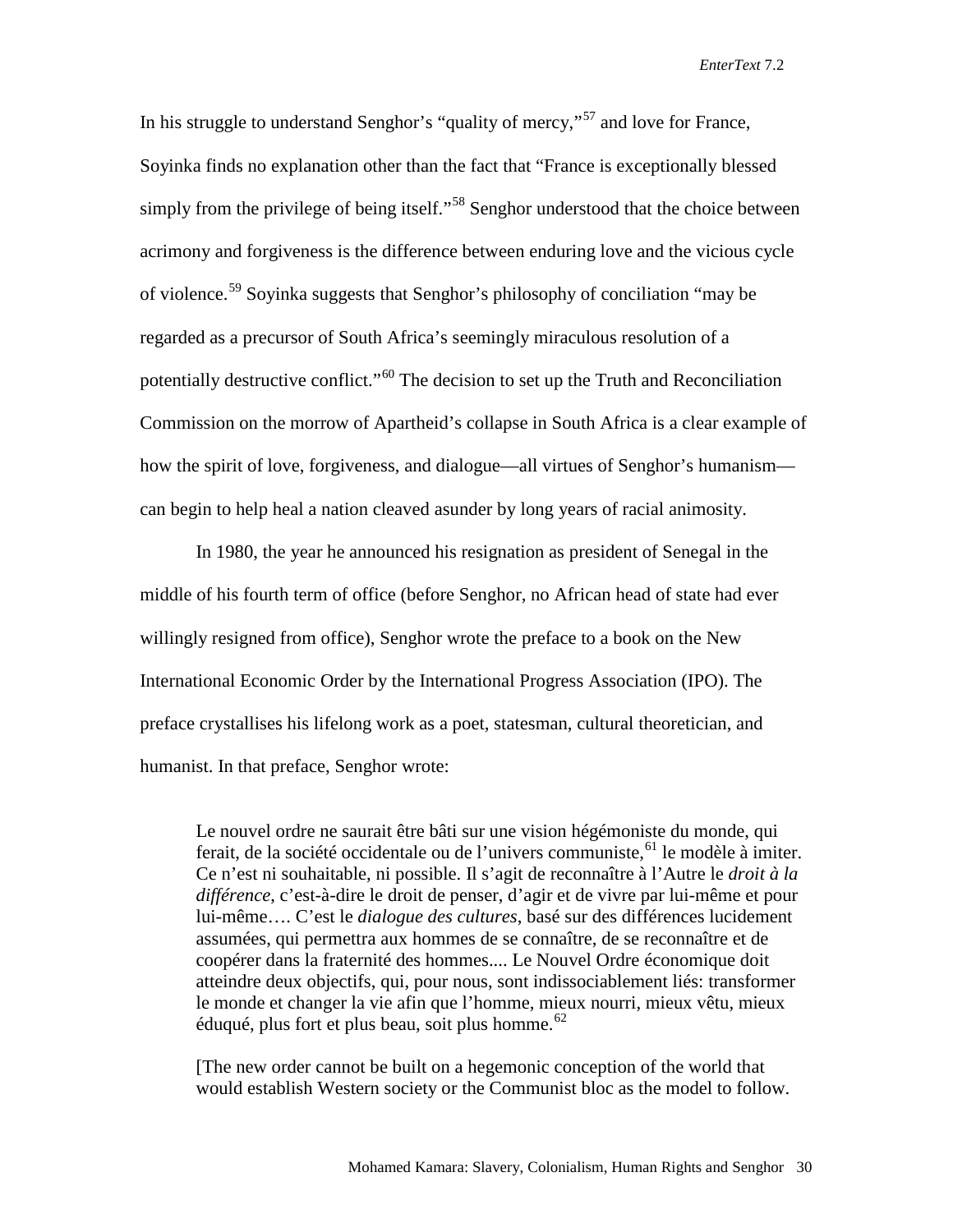This is neither desirable nor possible. It is about acknowledging the Other's *right to difference*, that is, the right to think, act and live by and for oneself.... It is the *dialogue of cultures* based on clearly understood and accepted differences that will enable men to know themselves, to acknowledge one another and to cooperate in the brotherhood of men.… The New International Economic Order must achieve two inextricably linked goals: to change the world and to transform life in such a way that the human being can be better fed, better clothed, better educated, stronger and more beautiful, indeed more human.]

As we celebrate, on both sides of the Atlantic, two important events—the 200th anniversary of London's abolition of slavery, and the 400th anniversary of the founding of Jamestown in Virginia—we should take a moment to reflect on the legacy of Léopold Sédar Senghor and the personalities and events that helped shape his worldview. In a world where fundamentalisms of all shapes and stripes continue to undermine the bedrock of our very existence as a species, and where men, interest groups, and nations are becoming increasingly entrenched in their parochialisms, the above words from a man who made it his vocation to remind the rest of humanity that we are all one, that our differences are God's way of sparing us the ugliness and monotony of sameness, cannot be more relevant, more urgent.

## **Notes**

3. Office of the High Commissioner for Human Rights, "Declaration on the Granting of Independence to Colonial Countries and Peoples," Office of the High Commissioner for Human Rights, [http://www.unhchr.ch/html/menu3/b/c\\_coloni.htm](http://www.unhchr.ch/html/menu3/b/c_coloni.htm) (accessed 1 July 2007).

 <sup>1.</sup> United Nations Organisation, "Universal Declaration of Human Rights," The United Nations Organisation,<http://www.un.org/Overview/rights.html> (accessed 2 July 2007).

<sup>2.</sup> Samera Esmeir, "On Making Dehumanization Possible" (*PMLA [Publication of the Modern Language Association of America]* 121.5, 2006), 1544.

<sup>4.</sup> Ibid.

<sup>5.</sup> Two examples of *ante-bellum* slave laws in America: "Slaves … had no head in the state, no name, title or register: nor could they take by purchase or descent; they had no heirs, and therefore could make no will:.. whatever they acquired was their master's: they could not plead nor be pleaded for, but were excluded from all civil concerns whatsoever:.. they were not entitled to the rights and considerations of matrimony, and, therefore, had no relief in the case of adultery:.. they could be sold, transferred, or pawned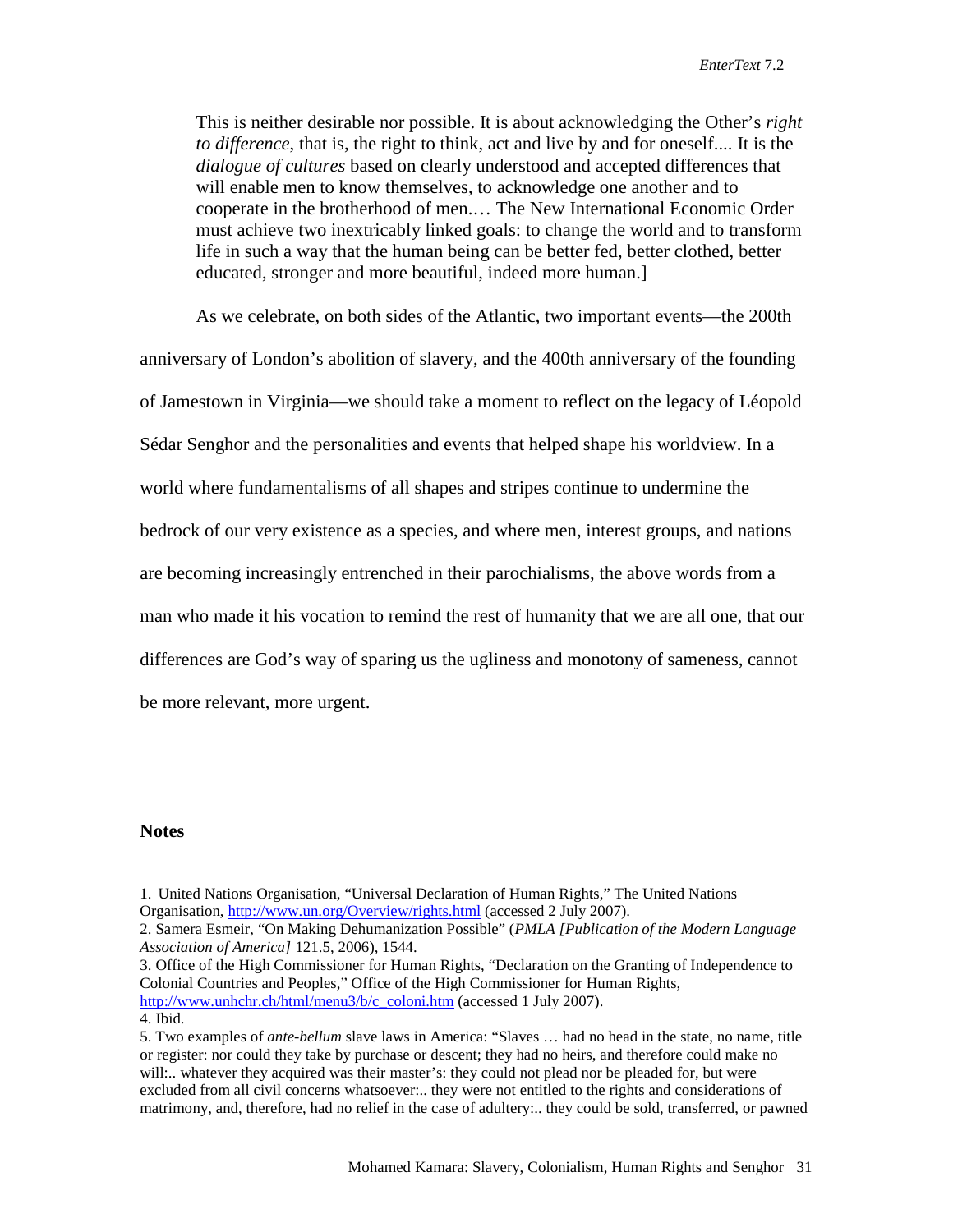as goods of personal estate …." (31-32); Prop. XII of South Carolina's slave edicts stipulated that "Slavery is hereditary and perpetual" (99). George M. A. Stroud, *A Sketch of the Laws Relating to Slavery in the Several States of the United States of America* (Philadelphia: H. Longstreth, 1856).

6. Joan DeJean and Margaret Waller, "Introduction," *Ourika* (New York: The Modern Language Association of America, 1994), ix. The novel is about a black child purchased from slavery by a French colonial official in Senegal. Brought to France to live free with the aristocratic aunt of her liberator during the French Revolution, Ourika dies at the age of fifteen when she realises her black skin matters with regard to whom she can love and marry, and what she can become in life.

7. George Mason University, "The Code Noir (The Black Code)," http://chnm.gmu.edu/revolution/d/335/ (accessed 25 July 2007).

8. Ibid.

 $\overline{a}$ 

9. The ongoing debate over the treatment of detainees at Guantanamo Bay, for example, revisits the issue of who and what determines what torture is. For more information on this, including the infamous US Department of Justice 2002 memorandum on the subject, visit Dana Priest, "Justice Dept. Memo Says Torture 'May Be Justified,'" *The Washington Post*, [http://www.washingtonpost.com/wp-](http://www.washingtonpost.com/wp-dyn/articles/A38894-2004Jun13.html)

[dyn/articles/A38894-2004Jun13.html](http://www.washingtonpost.com/wp-dyn/articles/A38894-2004Jun13.html) (accessed 6 July 2007).

10. "The Code Noir (The Black Code)."

11. National Public Radio, "Making Amends: Debate Continues over Reparations for US Slavery," National Public Radio, <http://www.npr.org/programs/specials/racism/010827.reparations.html> (accessed 5 July 2007).

12. British Broadcasting Corporation, "Church Considers Slavery Payments,"

<http://news.bbc.co.uk/1/hi/uk/6494243.stm> (accessed 25 June 2007).

13. Human Rights Watch, "An Approach to Reparations," Human Rights Watch, <http://hrw.org/english/docs/2001/07/19/global285.htm> (accessed 8 June 2007).

14. Two of the four definitions of "crime" offered by the *American Heritage Dictionary of the English Language*, fourth edition, answer this question. Definition 3 states that a crime is "a serious offense, especially one in violation of morality," whereas 4 notes that crime is "an unjust, senseless, disgraceful act or condition."

15. Compare to Queen Elizabeth's bare reference to the trade during her 3 May 2007 address to the joint session of the Virginia assembly on the occasion of the commemoration of the 400th anniversary of Jamestown [\(http://www.americanrhetoric.com/speeches/queenelizabethvageneralassembly.htm,](http://www.americanrhetoric.com/speeches/queenelizabethvageneralassembly.htm) ), or to Bill Clinton's near-apology on 17 June 1997 [\(http://www.cnn.com/ALLPOLITICS/1997/06/17/clinton.race/\)](http://www.cnn.com/ALLPOLITICS/1997/06/17/clinton.race/). Tony Blair, for his part, called slavery one of history's most "shameful enterprises" but fell short of

apologising for it (British Broadcasting Corporation, "Slave Trade Shameful, Blair Says," [http://news.bbc.co.uk/2/hi/uk\\_news/6493507.stm,](http://news.bbc.co.uk/2/hi/uk_news/6493507.stm) accessed 5 July 2007). The mayor of London, Ken Livingstone, however, apologised for London's role in the trade, calling it a "monstrous crime" (British Broadcasting Corporation, "'Sorry' for Slavery,"

[http://news.bbc.co.uk/2/hi/uk\\_news/england/london/6474617.stm,](http://news.bbc.co.uk/2/hi/uk_news/england/london/6474617.stm) accessed 4 July 2007). 16. Embassy of France, "Slavery Remembrance," Embassy of France, [http://www.info-france-](http://www.info-france-usa.org/news/statmnts/2006/slavery_remembrance_chirac_speech013006.asp)

[usa.org/news/statmnts/2006/slavery\\_remembrance\\_chirac\\_speech013006.asp](http://www.info-france-usa.org/news/statmnts/2006/slavery_remembrance_chirac_speech013006.asp) (accessed 15 June 2007).

17. In this light, it may be instructive to note that Algeria became the first French colony in Africa in 1848, the same year that France finally and officially abolished the slave trade.

<span id="page-16-0"></span>18. "Slavery Remembrance."

19. Gustave Le Bon, *Les Lois psychologiques de l'évolution des peuples* (Paris: F. Alcan, 1895), 5.

<span id="page-16-1"></span>20. Quoted in Bernard Mouralis, *Littérature et développement* (Paris: Silex/ACCT, 1984), 91. Le Bon's findings in this regard were used, along with others of the same ilk, by the French colonial administration to make important curricular decisions affecting their African colonies.

21. Ernest Renan, *La Réforme intellectuelle et morale* (1871), 390-91. Quoted in Aimé Césaire, *Discourse on Colonialism*, trans. Joan Pinkham (New York and London: Monthly Review Press, 1972), 16.

22. Ernest Renan, "La Réforme intellectuelle et morale" in *Œuvres complètes* (Paris: Calman-Lévy, 1947), 390. The translation which follows is the author's (*et seq.*).

23. Simon Gikandi, "Theory, Literature, and Moral Considerations" (*Research in African Literatures* 32.4, 2001), 16.

24. Even though the profit motive is hardly disguised in Renan's statements cited here.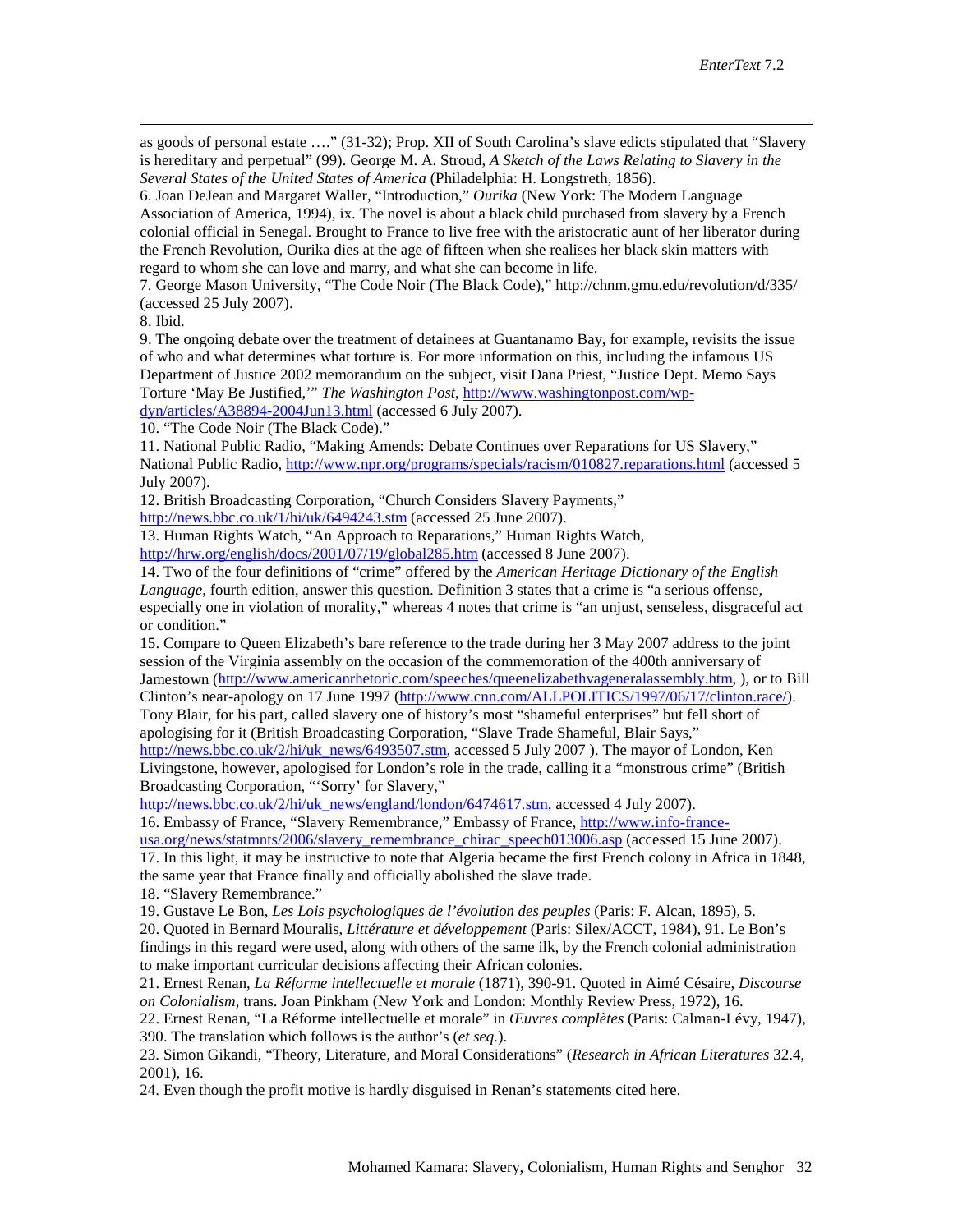25. The Open Door Web Site, "Britain," Open Door Web Site,

<http://www.saburchill.com/history/chapters/empires/0049.html> (accessed 7 June 2007).

26. Césaire, 21.

 $\overline{a}$ 

28. Kandioura Dramé, "Léopold S. Senghor: Introductory Notes" (*Callaloo* 13.1, 1990), 12. 29. Ibid.

30. In the many years that followed, Senghor was to publish anthologies, other volumes of poetry, and essays on a variety of subjects. The complete collection of his poems now exists in a beautiful bilingual edition, with translation by the late Melvin Dixon. The vast majority of his essays can also be accessed in the five volumes of *Liberté*, published by Éditions du Seuil.

31. Léopold Sédar Senghor, "Prayer for Peace," in *The Collected Poetry,* trans. Melvin Dixon (Charlottesville: University Press of Virginia, 1991), 69-70.

32. Immanuel Kant, *Groundwork for the Metaphysics of Morals*, trans. Arnulf Zweig; Thomas E Hill, jr. and Arnulf Zweig, eds. (Oxford: Oxford University Press, 2002), 229.

33. Césaire, 21.

34. Domna C. Stanton, "The Humanities in Human Rights: Critique, Language, Politics" (*PMLA* 121.5, 2006), 1518.

35. Césaire, 15.

36. Frederick Douglass, "What to the Slave is the Fourth of July?" in *Clotel; or, The President's Daughter: A Narrative of Slave Life in the United States*, ed. Robert S. Levine (Boston/New York and Bedford: St. Martin's, 2000), 253-258.

37. Tzvetan Todorov, *On Human Diversity: Nationalism, Racism, and Exoticism in French Thought*, trans. Catherine Porter (Cambridge: Harvard University Press, 1993), 66.

38. Ibid., 67.

39. Léopold Sédar Senghor, "Le problème culturel en A.O.F.," in *Liberté Négritude et humanisme* (Paris: Éditions du Seuil, 1964), 13.

40. Of his debt to Chardin, Senghor says: « il s'agit de dire comment un homme, un intellectuel négroafricain, a été, dans sa recherche de la Vérité, aidé, sauvé par Teilhard de Chardin. » [It is a matter of saying how a man, a black African intellectual, has in his search for the Truth been helped, saved, by Teilhard de Chardin.] Unlike Marx and Engels, in whom Senghor sought but could not find his "identité d'homme," de Chardin offered him an affirmation of his inner negritude and much more: "Marx et Engels nous ignoraient passablement. Teilhard nous invite, nous Négro-Africains, avec les autres peuples et races du Tiers-Monde, à apporter notre contribution au 'rendez-vous du donner et du recevoir.' Il nous restitue notre être et nous convie au Dialogue." [Marx and Engels knew virtually nothing about us. Teilhard invites us, black Africans, along with the other peoples and races of the Third World, to make our contribution to the 'exchange of gifts.' He restores our full humanity to us and invites us to enter into the Dialogue.] "Hommage à PierreTeilhard de Chardin," in *Liberté 5 : Le dialogue des cultures* (Paris: Éditions du Seuil, 1993), 9-13.

41. Ibid., 12.

42. Pierre Teilhard de Chardin, *The Human Phenomenon*, trans. Sarah Appleton-Weber (Brighton: Sussex Academic Press, 1999), 172.

43. Ibid., 171.

44. Ibid.: "We will understand nothing of the human being anthropologically, ethnically, socially, and morally, and, again, can never make any valid prediction regarding the future states of the human until we have seen that 'ramification' (insofar as it subsists) now works with the single purpose—and in higher forms—of agglomeration and convergence. The formation of verticils, selection, and struggle for life are from now on merely secondary functions, subordinated in the human being to a work of cohesion. The enfolding in on itself of a network of virtual species around the surface of the earth. A totally new mode of phylogenesis."

<span id="page-17-2"></span><span id="page-17-1"></span><span id="page-17-0"></span>45. Pierre Teilhard de Chardin, *Building the Earth and the Psychological Conditions of Human Unification*, (New York: Avon Books, 1969), 86.

46. Ibid.

47. In a lecture given at the University of Cairo in 1967, on the occasion of the award of an honorary doctorate to him, Senghor exhorted his audience, made up of such dignitaries as the then President Gamal Abdel Nasser, to work toward African unification while keeping their 'arabité': "...we must move closer to

<span id="page-17-3"></span><sup>27.</sup> Esmeir, 1544.